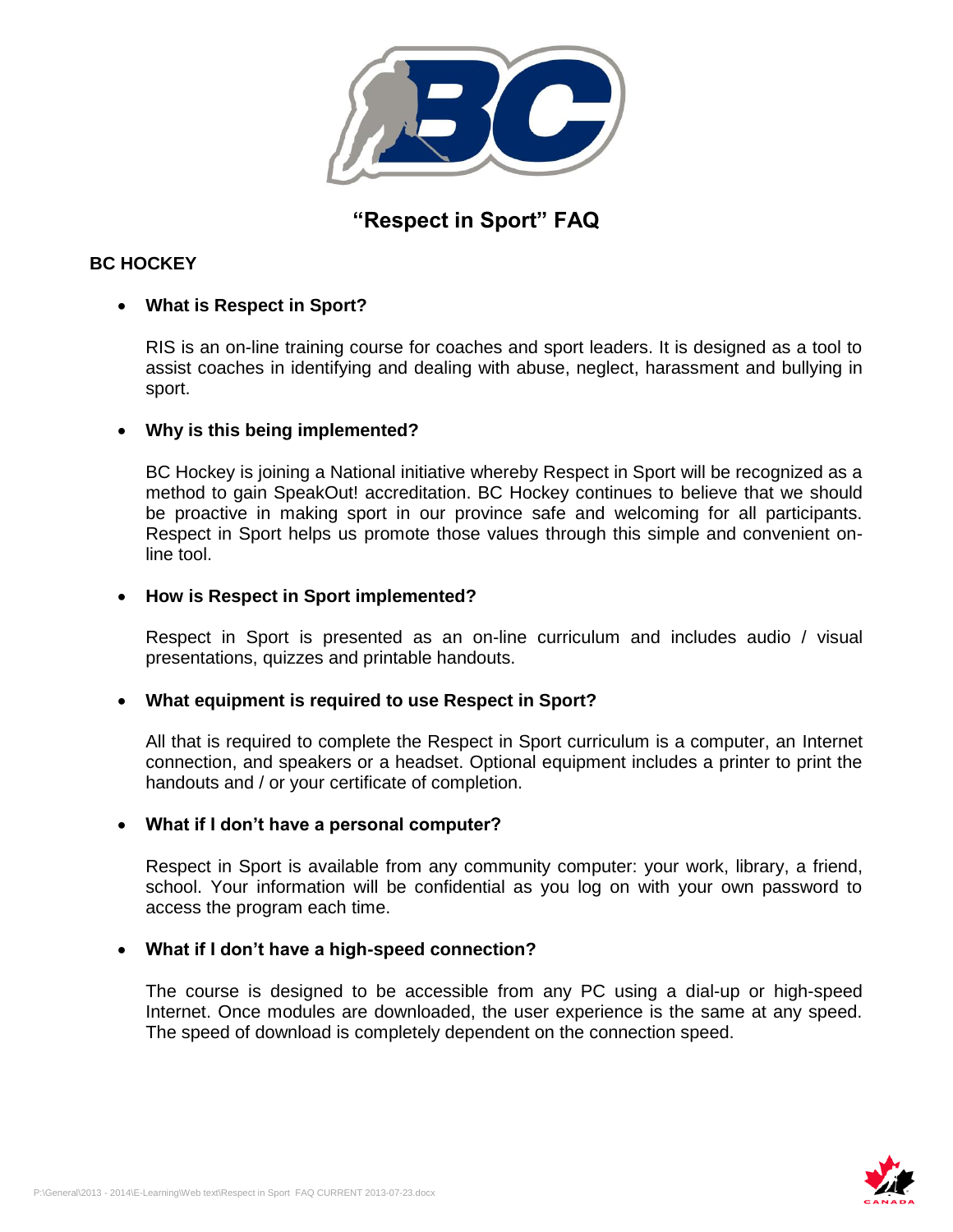

## **What if I don't know anything about computers?**

Through extensive research and development, the program was designed, first and foremost, to be user-friendly. It is extremely simple to use and has been implemented and tested by many sport organizations with little or no reported difficulties. There is also an on-line "Help" feature and a 1-800 support line available.

## **Is there a paper version of the program?**

No! This is by design. We are forever creating paper that costs lots of money and sits in the corner unused. Respect in Sport's on-line courseware eliminates the need for our organization to absorb printing, mailing and administration costs. Respect in Sport also gives you ongoing access to the course once you've completed it, as an on-line resource. There are some documents you can print if you want them but that is your choice.

## **NCCP**

## **How does this relate to NCCP training?**

Respect in Sport was designed to complement the existing NCCP programs.

## **How is this different than the making ethical decisions NCCP module?**

Respect in SportS is quite different and far more specific in dealing with the key issues of abuse, neglect, bullying and harassment. That's the focus. Again, it fully compliments the Making Ethical Decisions NCCP module.

# **COACH**

## **As a volunteer coach I am being asked to do another course?**

No. This simply replaces the SpeakOut! clinic. It really is one of the most important courses you'll take as a volunteer who is responsible for teaching and training athletes. With this training you should feel more confident in dealing with issues relating to abuse, neglect, bullying and harassment and hopefully feel much more secure in this often overlooked area. This course will protect you and the young people in your care and hopefully make you feel more comfortable being a volunteer.

## **How long is the course?**

It is a total of three hours but it is split in six (6) simple half-hour modules.